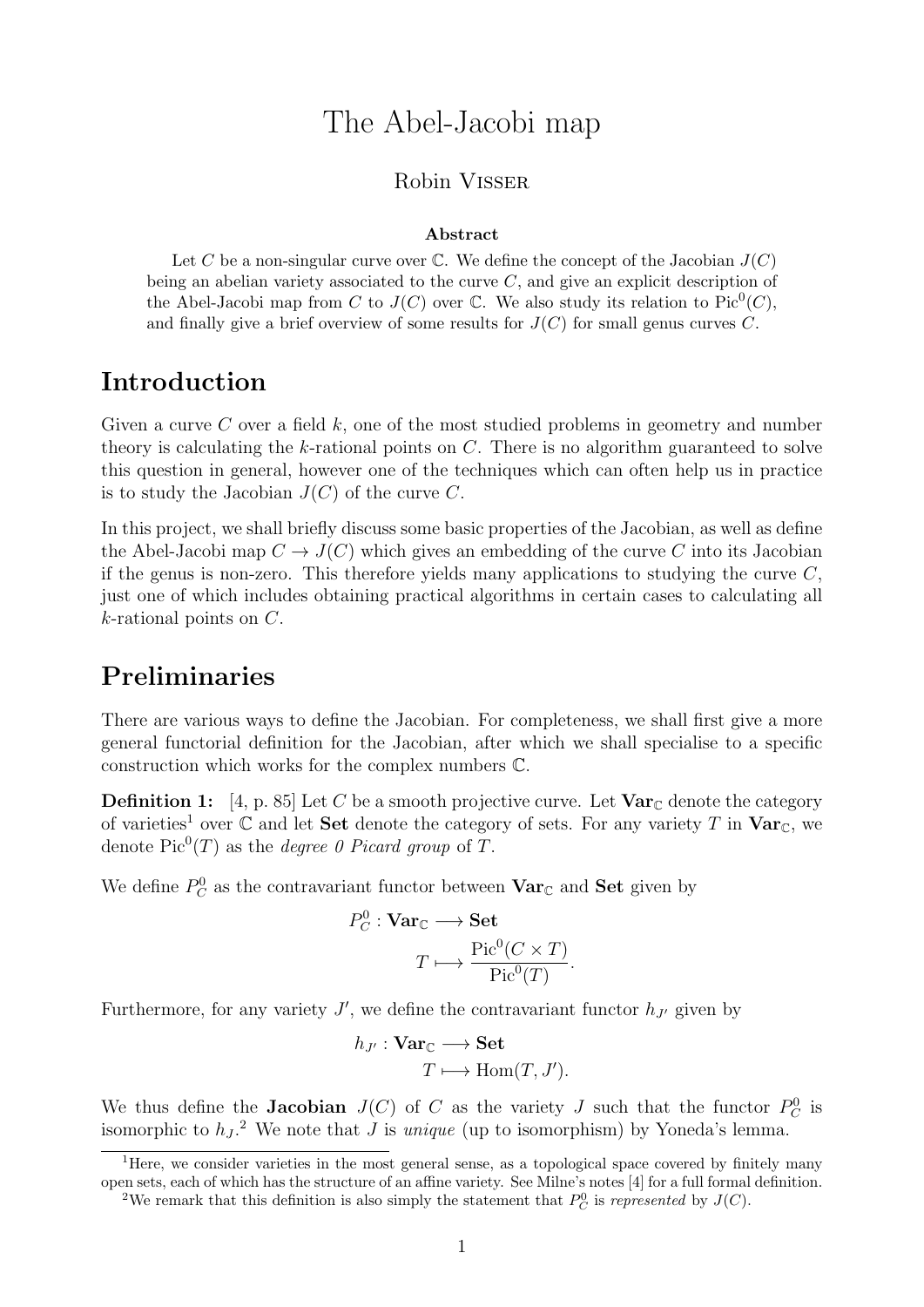We also remark that this functorial definition can be generalised for any arbitrary base field k, although we note that  $J(C)$  may not exist if  $C(k) = \emptyset$  [4, p. 86]. For the purposes of this mini-project, we shall only consider the case  $k = \mathbb{C}$ .

One corollary of the above definition is that the functorial definition of the Jacobian  $J(C)$  is isomorphic to  $Pic^0(C)$  and thus  $J(C)$  is naturally an abelian variety. However, we note that this definition does not give any explicit construction for  $J(C)$ . We shall therefore define a construction in the case  $k = \mathbb{C}$ .

**Definition 2:** [2, p. 153] Let C be a smooth projective curve of genus g. We note that any such curve can also be considered as a Riemann surface with genus  $g$  (a  $g$ -holed torus).

Let  $\Omega_{\mathbb{C}}(\mathbb{C}(C))$  denote the set of regular differentials on C. We note that this is C-vector space of dimension g [2, p. 102]. Let  $\omega_1, \omega_2, \ldots, \omega_q$  be a basis for  $\Omega_{\mathbb{C}}(\mathbb{C}(C))$  over  $\mathbb{C}$ . We now define a lattice  $\Lambda \subset \mathbb{C}^g$  generated by integrating over all closed loops on the Riemann surface  $C$ , given by

$$
\Lambda := \left\{ \left( \int_{\gamma} \omega_1, \int_{\gamma} \omega_2, \ldots, \int_{\gamma} \omega_g \right) \middle| \gamma \text{ is a closed loop on the } g\text{-holed torus } C \right\} \subset \mathbb{C}^g.
$$

More specifically, we can also define  $\Lambda$  by explicitly giving a basis. Indeed, note that any closed loop on the corresponding Riemann surface is generated by 2g incontractible loops  $\gamma_1, \gamma_2, \ldots, \gamma_{2g}$ , as shown in Figure 1.



Figure 1: A g-holed torus with incontractible loops  $\gamma_1, \gamma_2, \ldots, \gamma_{2g}$  [2, p. 106].

Now for each incontractible loop  $\gamma_j$ , we define  $\pi_j$  as a vector of g values over  $\mathbb{C}$ , given by

$$
\pi_j := \Big(\int_{\gamma_j} \omega_1, \int_{\gamma_j} \omega_2, \ldots, \int_{\gamma_j} \omega_g \Big) \in \mathbb{C}^g
$$

One can show that the vectors  $\pi_1, \pi_2, \ldots, \pi_{2g}$  are linearly independent over  $\mathbb{R}$  [2, p. 111]. Thus, the 2g vectors span a lattice in  $\mathbb{C}^g$  We therefore note that  $\Lambda \subset \mathbb{C}^g$  can be given as

$$
\Lambda := \Big\{ \sum_{j=1}^{2g} m_j \pi_j : m_j \in \mathbb{Z} \Big\} \subset \mathbb{C}^g
$$

We thus define the **Jacobian**  $J(C)$  of C over  $\mathbb C$  as the g-dimensional complex torus  $\mathbb C^g/\Lambda$ . We are now ready to define the Abel-Jacobi map.

**Definition 3:** [2, p. 154] Let C be a smooth projective curve of genus g. As before, let  $\omega_1, \omega_2, \ldots, \omega_q$  be a basis for  $\Omega_{\mathbb{C}}(\mathbb{C}(C))$  over C. Let  $P_0$  be any arbitrary point on C. We define the **Abel-Jacobi map** as a map from the curve C to its Jacobian  $J(C)$  given by

$$
u: C \longrightarrow J(C) = \mathbb{C}^g/\Lambda
$$
  
\n
$$
P \longmapsto \left(\int_{P_0}^P \omega_1, \int_{P_0}^P \omega_2, \dots, \int_{P_0}^P \omega_g\right) \mod \Lambda
$$
 (1)

We note that the choice of the base point  $P_0$  is clearly not unique, although choosing a different value for  $P_0$  only changes the Abel-Jacobi map  $u : C \to J(C)$  up to translation.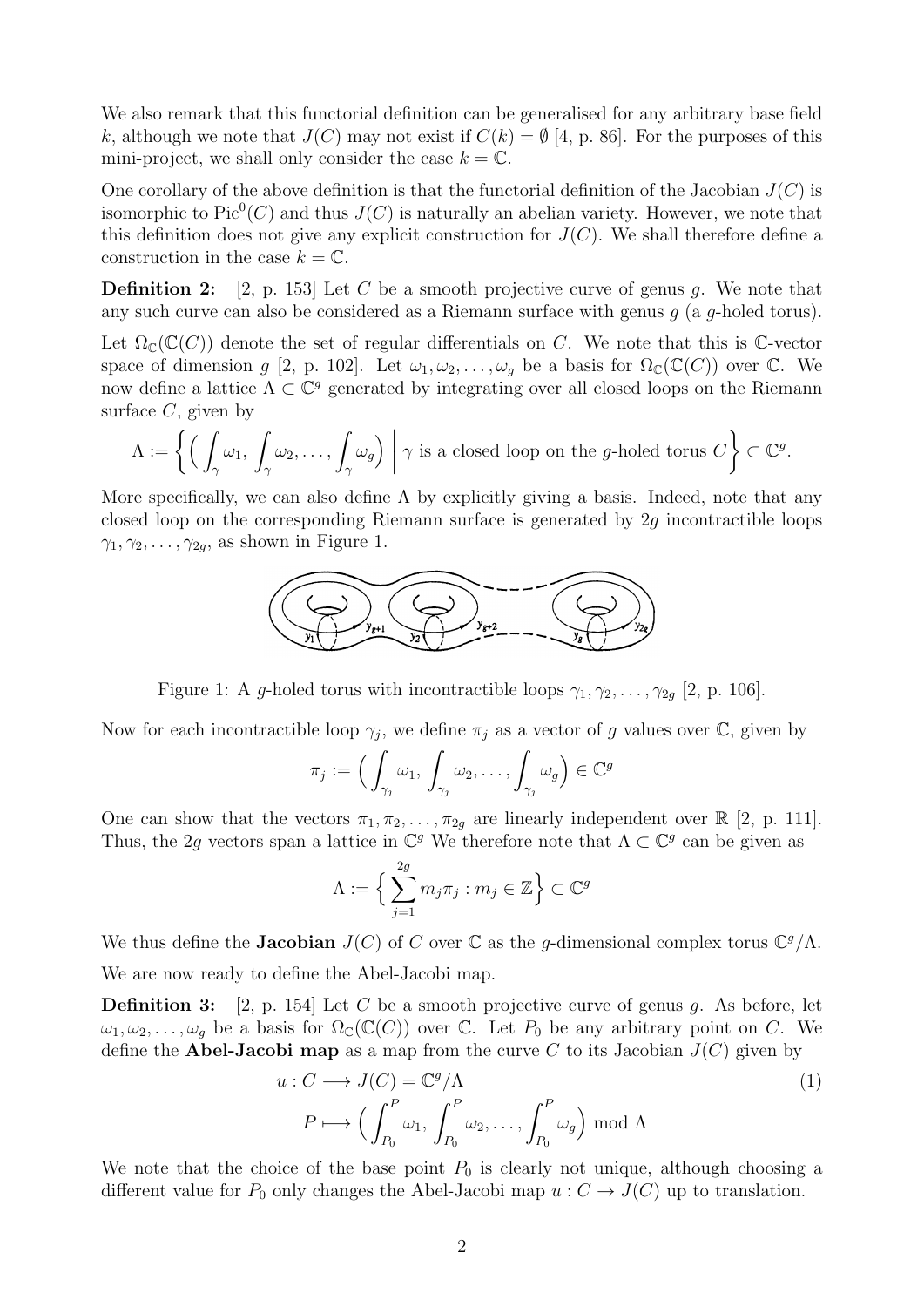At first sight, the above definition for the Jacobian  $J(C)$  for curves C over  $\mathbb C$  does not bear any resemblance to the functorial definition or to  $Pic^0(C)$ . To see that  $J(C)$  is indeed an abelian variety isomorphic to  $Pic^0(C)$  as abelian groups, we now state the main theorem for this project.

**Theorem 4:** [2, p. 155] (*Abel-Jacobi Theorem*) Let C be a smooth projective curve of genus q, and let  $u : C \to J(C)$  denote the Abel-Jacobi map as given above. We can extend this map to a map  $v : Div(C) \to J(C)$  on the divisors of C in the natural way, given by

$$
v: \text{Div}(C) \longrightarrow J(C)
$$

$$
\sum_{P \in C} n_P(P) \longmapsto \sum_{P \in C} n_P u(P)
$$

The theorem states that the induced map from  $Pic(C) \to J(C)$  is well-defined, and this furthermore induces an isomorphism  $Pic^0(C) \to J(C)$ .

The result that both  $Pic^0(C) \to J(C)$  is well-defined (i.e. that  $v(D) = 0$  for  $D \in \text{Princ}(C)$ ) and injective (i.e. if for some  $D \in Div^0(C)$  we have  $v(D) = 0$ , then D is principal) is usually called Abel's theorem. The result that  $v : Div^0(C) \to J(C)$  is surjective is referred to as Jacobi's inversion theorem.

Unfortunately, a full proof of the above result is beyond the scope of this miniproject, but can be found in Griffiths [2, p. 156]. Instead, we shall prove some simpler propositions and work through some small genus examples using the above theorem.

Firstly, we note that once we have the above isomorphism between  $J(C)$  and  $Pic^0(C)$ , we can restate the Abel-Jacobi map as a map from the curve C to  $Pic^0(C)$  given by

$$
u: C \longrightarrow Pic^{0}(C)
$$
  
\n
$$
P \longmapsto (P) - (P_{0})
$$
\n(2)

We now prove that this map is injective if the genus of  $C$  is non-zero.

**Lemma 5:** Let C be a smooth projective curve of genus  $g \geq 1$ . Then the Abel-Jacobi map  $u: C \hookrightarrow Pic^0(C)$  is an injective map.

*Proof:* Assume for contradiction there exist two distinct points  $P, Q$  on  $C$  such that  $(P) - (P_0) \equiv (Q) - (P_0)$  in Pic<sup>0</sup>(*C*). Therefore, there exists some function  $f \in \mathbb{C}(C)$  such that div $(f) = (P) - (Q)$ .

Now considering the degree of the map  $f: C \to \mathbb{P}^1$ , we note that f has only a single pole at Q. Therefore we obtain that the map  $f: C \to \mathbb{P}^1$  has degree 1, and thus  $C \cong \mathbb{P}^1$ , which implies C has genus 0. This therefore yields a contradiction.  $\Box$ 

Note that the above lemma proves that if C is a smooth projective curve of genus  $g \geq 1$ , then we can embed the curve C in its Jacobian  $C \hookrightarrow J(C)$ . This therefore motivates studying the Jacobian  $J(C)$  which would hopefully yield results about the curve C.

We shall now go through some examples of using the Abel-Jacobi theorem to compute the Jacobian  $J(C)$  for various curves C of small genus.

#### Genus 0

For completeness, we consider the trivial genus  $0$  case. In the case where the curve  $C$  has genus 0, we simply have that  $C \cong \mathbb{P}^1$ . Since any degree 0 divisor on  $\mathbb{P}^1$  is principal, this implies  $Pic^0(C)$  is trivial, and thus the Jacobian  $J(C)$  consists of only a single point.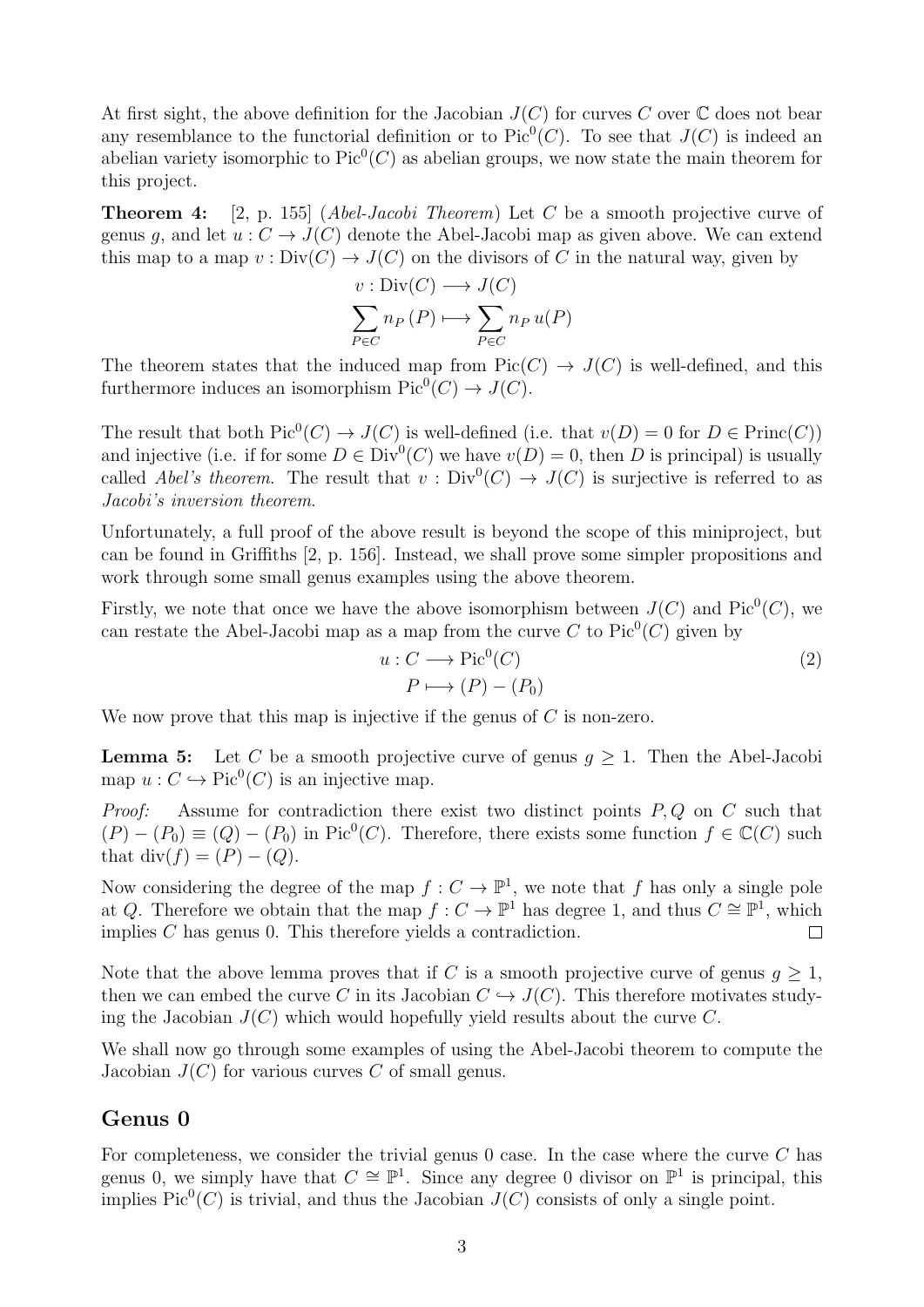#### Genus 1

Now let C be a genus 1 curve. Since  $\mathbb C$  is algebraically closed, we are free to pick any base point  $P_0$  on  $C(\mathbb{C})$  and can therefore consider C as an elliptic curve. We shall now prove that the Abel-Jacobi map is an isomorphism for elliptic curves.

**Theorem 6:** [5, p. 61] Let C be a smooth projective curve of genus 1. Then C is isomorphic to  $Pic^0(C)$ .

Proof: Note that we have already proved injectivity in Lemma 5. To prove surjectivity, let  $D \in Pic^0(C)$ . Thus  $D + (P_0)$  has degree 1. Therefore, by Riemann's theorem, we have that  $\ell(D + (P_0)) \geq 1 + 1 - g = 1.$ 

This implies that there exists some function  $f \in \mathbb{C}(C)$  such that  $\text{div}(f) + D + (P_0)$  is effective. Furthermore, since the divisor  $div(f) + D + (P_0)$  has degree 1, we therefore must have the existence of some point  $P \in C$  such that

$$
\operatorname{div}(f) + D + (P_0) = (P).
$$

Thus  $D \equiv (P) - (P_0)$  which implies  $u(P) \equiv D$  and thus for elliptic curves the Abel-Jacobi map is surjective.  $\Box$ 

This proves that  $C \cong Pic^0(C)$  which, by the Abel-Jacobi theorem, proves that C is isomorphic to its Jacobian  $J(C)$ ! We note that  $Pic^0(C)$  naturally has the structure of an abelian group, and this therefore induces a natural group law on any elliptic curve  $C$  (with respect to some base point  $P_0$ ). This group law on C can be given by an explicit chord-tangent construction on the curve  $C$ , where the full details can be found in Silverman [5, p. 51].

We can also explicitly state the isomorphism between C and  $J(C)$  in terms of the first description of the Abel-Jacobi map given in terms of path integrals on the torus  $\mathbb{C}/\Lambda$ .

Let C be an elliptic curve given in Weierstrass form as  $C: y^2 = x^3 + ax + b$ . Noting that  $\Omega_{\mathbb{C}}(\mathbb{C}(C))$  is a 1-dimensional vector space over  $\mathbb{C}$  spanned by  $\frac{dx}{y}$  [5, p. 48], we can give the isomorphism between C and  $J(C)$  as

$$
u: C \longrightarrow J(C) = \mathbb{C}/\Lambda
$$

$$
P \longmapsto \int_{P_0}^{P} \frac{dx}{y} = \int_{P_0}^{P} \frac{dx}{\sqrt{x^3 + ax + b}} \mod \Lambda^{3}
$$

Unfortunately, there isn't much we can do to directly further simplify the integral given above. These are know as *elliptic integrals* and their solutions cannot be expressed directly in terms of elementary functions. We shall simply remark that an inverse to the map described above can be given in terms of the Weierstrass  $\wp$ -function (relative to  $\Lambda$ ) [5, p. 165].

Far more can be said about elliptic integrals and the study of elliptic curves over  $\mathbb{C}$ . For a more detailed discussion, we refer the interested reader to Silverman, Chapter VI [5, p. 157].

### Genus 2

In the genus 1 case, we had the remarkably simple result that the Jacobian  $J(C)$  is isomorphic to the curve C itself. In the genus 2 case, we are however not so lucky and no longer have that  $C \to J(C)$  is an isomorphism.

<sup>3</sup>We remark that there is the small issue of the indeterminacy of the sign in the square root. This is therefore not well-defined as a value in  $\mathbb C$  but is still well-defined on the torus  $\mathbb C/\Lambda$ .